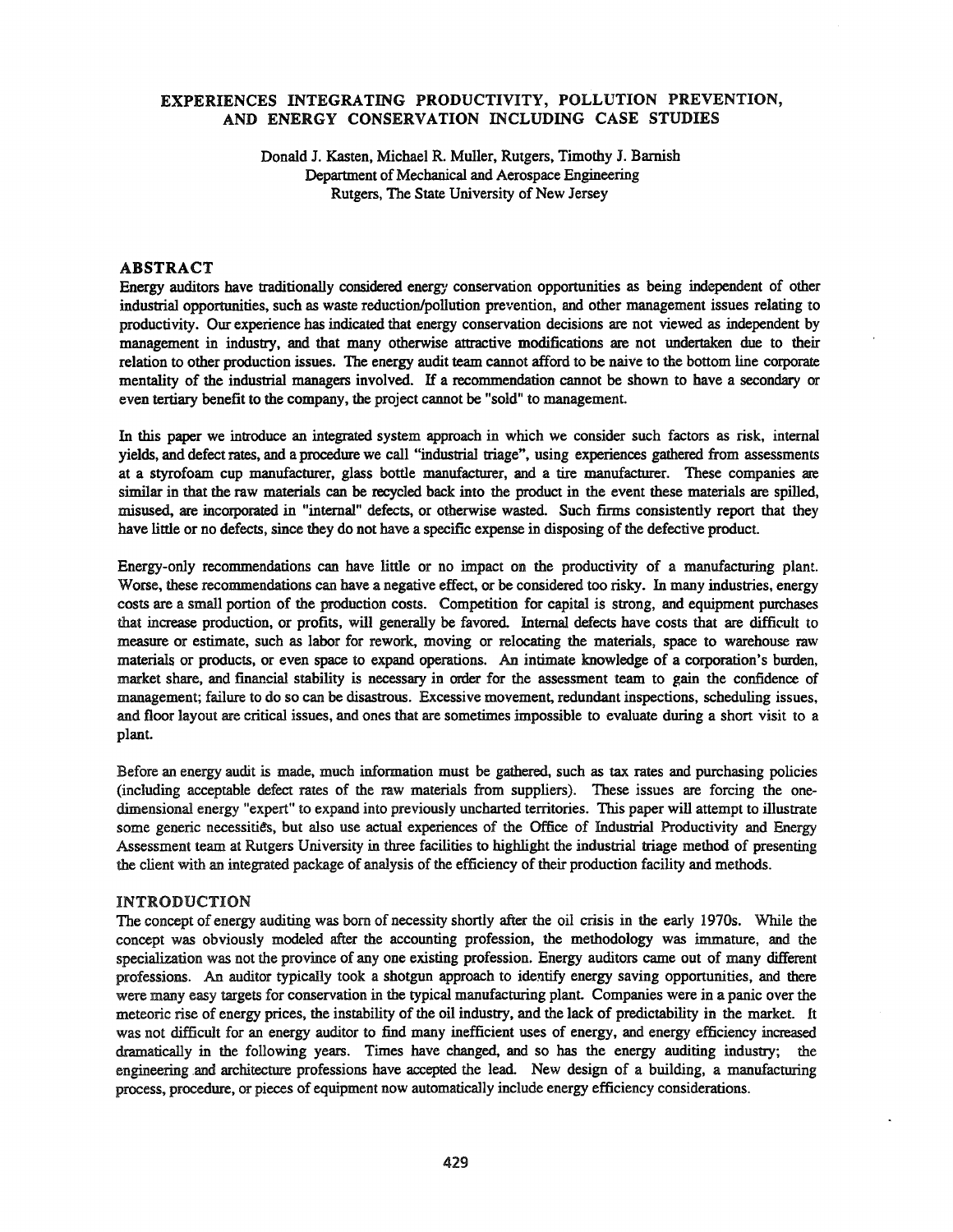There are many extremely lean manufacturing companies in America today. Those energy auditors who have struggled to find any inefficiencies in such modem manufacturing industries as pharmaceuticals or cosmetics can attest to this fact. The purpose of this paper is two-fold. First to address the concept of re-engineering, that is utilizing existing facilities and equipment, and second to address the concept of the preliminary or reconnaissance audit. It is not difficult to walk into a company, ask what the bottleneck of the production is and simply recommend that they either purchase new capital intensive equipment, or simply construct a new facility on a new site. The challenge is to interrogate, inspect, analyze, and recommend innovative new uses of all of a company's resources - not just energy - to maximize the output with a minimum of investment. This approach may only be useful in fairly modem facilities. Stories abound of attempts to apply this procedure in other countries, only to finally accede to the bard reality that in fact the facility cannot be re-engineered, and really should be tom down, and started over.

Energy auditing can no longer stand on its own; a thorough knowledge of a company's procedures, overhead, yield, and profit are necessary to maintain a credible image. For this and other reasons, the term "audit" will be replaced in this paper by "assessment" defined as an investigation into energy use, waste reduction, pollution production, and productivity. A simpler definition might simply be resomce utilization, or sustainable manufacturing.

Some of the experiences outlined in this paper are from the Industrial Assessment Center Program funded by the U.S. Department of Energy. This program has been in existence since 1976, and is a component of the National Energy Strategy. Following an extensive data gathering effort, faculty and students from major engineering schools conduct one day site visits at industrial plants. After the visit the team prepares a report for the manufacturer which has several recommendations written up in sufficient detail to provide anticipated savings, implementation costs and payback times.

Generally speaking, two types of assessments are conducted today. The first is the deep audit in which an engineering consulting firm spends several weeks or months metering, monitoring, and measuring data such as equipment runtime, loading, and electricity consumption. After this a very detailed report is presented to the company. This is a very complete and reliable method, however it is expensive and these firms struggle in the marketplace, since the client does not know what to expect for their money. The second type of audit is the "walk-though". This involves an auditor, usually not intensively trained, going through a plant in a short amount of time, and producing what could be called a "wish list", without numbers to estimate savings or costs. What we are proposing is a type of assessment that lies between the two; a relatively inexpensive assessment that does not take a lot of time in the facility, is non-intrusive, and produces values for anticipated savings and implemented costs. In order to accomplish so much in a short time frame, we propose instituting an integrated team approach with groups concentrating on energy, waste reduction/pollution prevention, and productivity.

### INDUSTRIAL TRIAGE

A concept borrowed from"'the medical profession, triage is a system of priorities designed to maximize success, when confronted with limited time and resources. The trick is to have as much in your toolbox as possible before, and especially during the on-site visit. The first step in our industrial triage procedure is data gathering, both from the client and from available resomces, such as the lAC database which contains the results of thousands of industrial assessments. There is no shortcut to getting the information you need (utility bills, sales figures, labor costs) from the plant personnel - it takes questioning, cajoling, and badgering. Once as much information as possible is gathered, potential draft recommendations are worked out in advance, both to predict their potential, and to determine what information will need to be gathered on site. In order to focus recommendations on company priorities or areas of interest, two separate categories are examined which relate directly to productivity.

Increasing Pieces per Person per Hour This includes bottleneck reduction, defect reduction, quick changeouts, labor optimization, and preventive/predictive maintenance. Decreasing Cost per Piece This includes purchasing, floor layout, inventory, burden/overhead, and scheduling.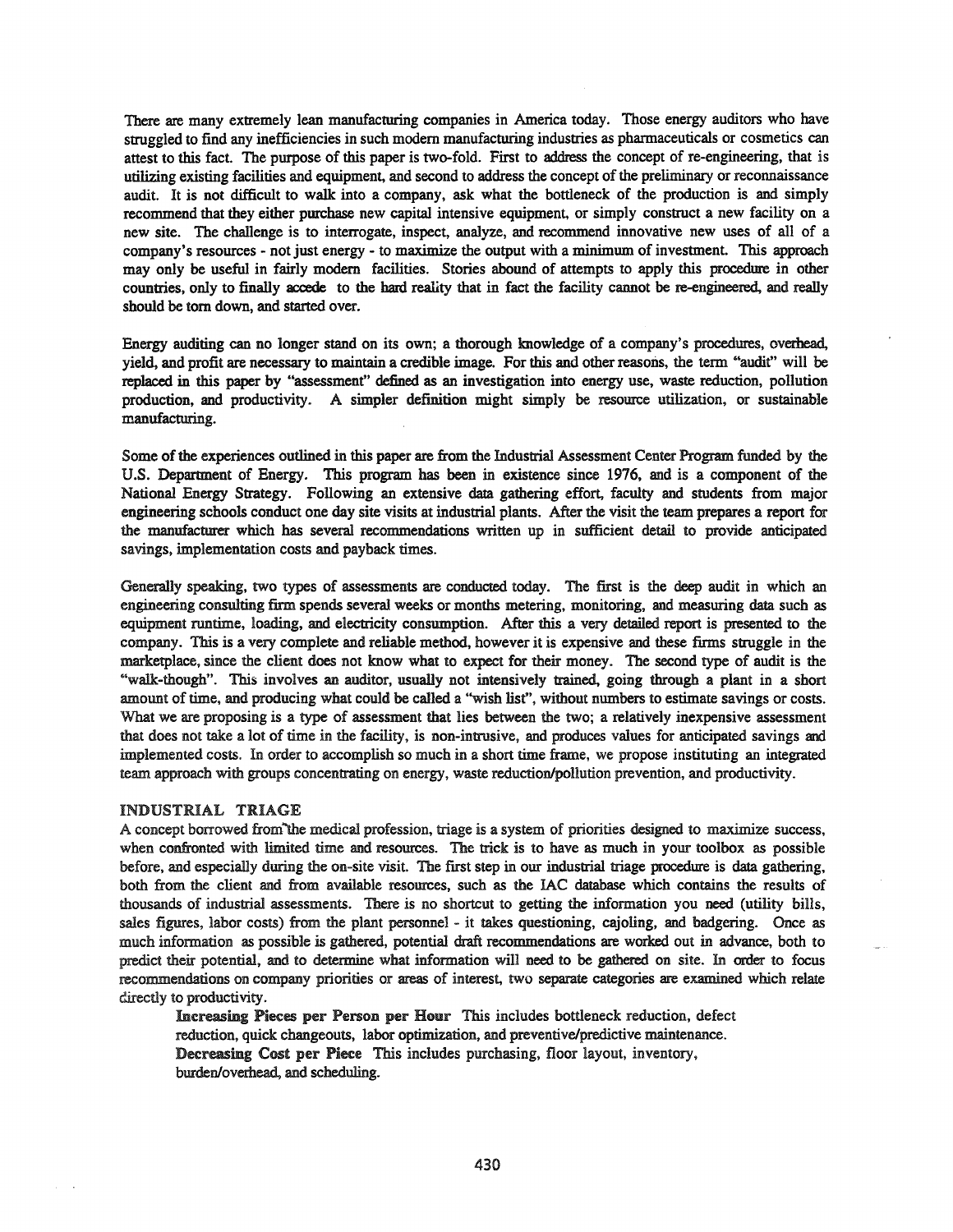These categories are overlapping and somewhat arbitrary. They are only used as a guideline to identify the area of concern to the factory. Now the assessment team will need to make a second attempt at getting the numbers they need from the client by creating a metrics sheet with places for such information as:

| Labor Costs -       | Skilled union, unskilled union                                             |
|---------------------|----------------------------------------------------------------------------|
|                     | Skilled non-union, unskilled non-union                                     |
|                     | Fringe Cost of Labor                                                       |
| Cost of Inventory - | <b>Carrying Cost</b>                                                       |
|                     | Cost of Raw Material                                                       |
| Cost of Space       | Warehouse                                                                  |
|                     | Manufacturing                                                              |
|                     | Office                                                                     |
| Cost/Per Piece -    | (Overhead + Labor + Materials) Cost / Piece                                |
| Overhead -          | Cost of virtually everything besides direct raw material and direct labor. |
|                     | This number includes energy and waste.                                     |
| Profit -            | (Sales Price/Piece) minus (Cost / Piece)                                   |

A sample metrics sheet is offered in appendix A at the end of this paper.

Many times you will not be successful in getting these figures from the client, who will often be unwilling or unable to provide such information. Your final attempt is to prepare default values for every variable. Inform the client that you are going to use these values as you interview them, and try to get him or her to either agree or disagree to the reasonableness of the values. If they disagree, attempt to get them to offer a better approach. This allows the client to keep the information they feel is most private from appearing in a report. It will also allow you to present the strongest case for your recommendations. We suggest that you show all of these figures in your calculations so that the client can modify any of them with more accurate information. Remember to make sure your estimate of cost/piece adds up to 100%. Another piece to develop for your toolbox is ballpark savings estimates. Create a table of a number of typical recommendations using reasonable numbers for your part of the country. A sample of such a exercise is shown tables 1 and 2.

### Cost savings numbers are based on the following assumptions:

- The average cost of electricity is \$0.05/kWh
- .. The average cost of natural gas is \$O.350/ccf.
- There are 2,000 hours per year per shift (based on the assumption that one shift is 8 hours per day, 5 days per week, 50 weeks per year)

| Cost of high pressure steam leaks        | \$150 to \$500/leak/shift/year                |
|------------------------------------------|-----------------------------------------------|
| Cost of low pressure steam leaks         | \$30 to \$110/leak/shift/year                 |
| Cost of compressed air leaks             | \$30 to \$90/leak/shift/year                  |
| Evaporation of water in a cooling tower  | \$9/ton/shift/year                            |
|                                          | \$3/gpm/shift/year                            |
| Operating cost of a typical motor        | \$62/hp/shift/year                            |
| Heat lost through hot, uninsulated pipes | \$375 - \$515/100 ft/shift/year               |
| Costs for comfort heating                | $$0.24/ft^2$ /yr - \$0.35/ft <sup>2</sup> /yr |
| Costs for cooling office spaces          | \$0.12 to \$0.52/ft <sup>2</sup> /yr          |
| Cost of standard fluorescent lighting    | \$4.60 \$/bulb/shift/year                     |
| Cost of T8 fluorescent lighting          | \$3.10 \$/bulb/shift/year                     |
| Cost Savings for Demand Reduction        | \$120/kW/year                                 |

### Table 1. Rules of Thumb and Cost Estimates For Energy Systems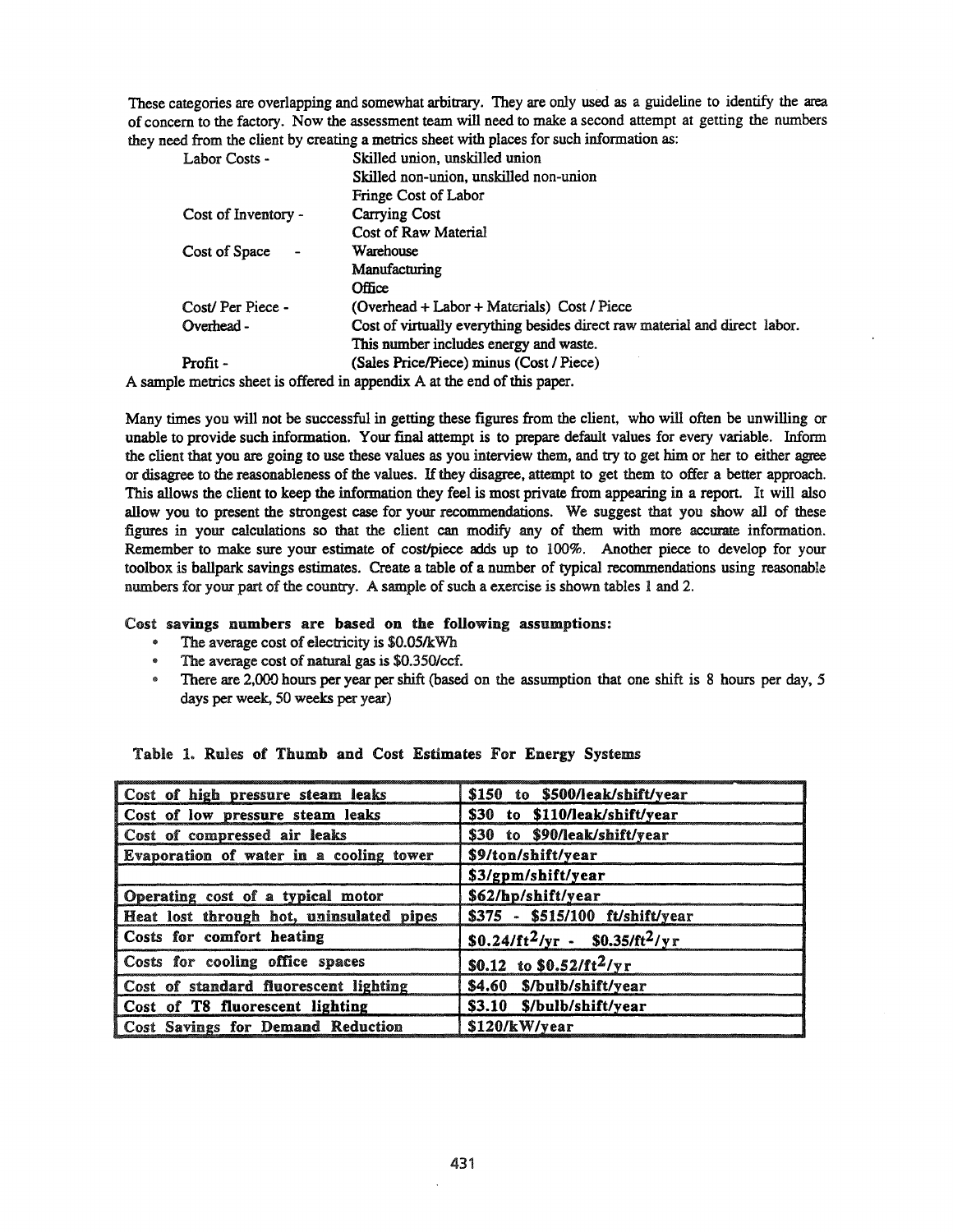| Cost per Cubic Yard of Solid Waste    | \$ 30 per cubic yard                    |  |  |
|---------------------------------------|-----------------------------------------|--|--|
| Landfill (Hazardous)                  | $$250 / 55$ gal. drum                   |  |  |
| Typical Water Costs                   | Water Consumption = $$2.50$ / ccf       |  |  |
|                                       | Sewer Charge = $$2.00 / ccf$            |  |  |
| Minimum Ventilation Requirements      | $\vert$ 0.1 to 0.25 cfm per square foot |  |  |
|                                       | 5 to 15 cfm per person                  |  |  |
| Conventional air atomized paint spray | $30 - 60 %$                             |  |  |
| Powder Coating                        | $90 - 99 %$                             |  |  |

Table 2. Rules of Thumb and Cost Estimates for Waste Minimization

NOTE: These values are never used directly in the end result of an assessment report, but they are only referred to while in the plant to quickly evaluate whether or not to proceed with an idea Remember, the plant manager's time is an extremely valuable commodity. The three case studies are presented here to illustrate these principles.

# PLASTIC CUP FACTORY

The first case study is a company that produces expanded polystyrene cups. The process of manufacturing cups is briefly described. Expandable polystyrene is screened to obtain the desired size of material for the process. The polystyrene is mixed with zinc stearate then with steam and compressed air in a "pre-expander". Steam and polystyrene are injected into a mold, the polystyrene expands, and is cooled by approximately 120'F water. Cups are ejected from the mold by compressed air, tested, labeled and packaged. Cups are moved throughout the process by compressed air eduetors.

The use of compressed air was extensive and seemed a likely candidate for examination relating to energy savings since there was over 1000 horsepower of compressors. As in many plants, there were substantial leaks, and these were counted and recorded. Another typical point of investigation is the location of the intake air, since many companies inject warm inside air instead of piping cooler outside air to the compressors. In this factory the intake ducting was followed to the roof where we were smprised to find that hot, humid mist from the cooling towers was being drawn directly into the system. A considerable amount of energy was used to remove water from the air before and after compression. Initial calculations showed that the company could save over 700 million (MM)Btulyr and \$17,000 by moving the intakes of the compressors. A compressor manufacturer stated that there was also likely to be a maintenance saving by implementing this recommendation, however they were hesitant to put a number on it. Maintaining the compressors was costing the company \$11/hp, so we conservatively estimated a 10% reduction of compressor maintenance costs.

In addition to these finds, compressed air was used extensively to move the product; by ejecting the cups from the molds, by moving them to the tester, to the printer, and then by moving them to the stacker. Compressed air "boosters" fabricated on site consisted of two concentric tubes with the air injected to create a moving force on the cups. A more efficient way to perform this task is by the use of blowers creating a larger volume of air at lower pressures. The amount of energy used to move the cups by blowers was estimated at .5 hp compared the .91 hp it that was required for the compressed air system (reference 1). This resulted in a 825 MMBtulyr. savings amounting to a dollar savings of over *\$20,000/yr.* Modifying screw injectors to eliminate the need for compressed air use at the printing station saved 716 MMBtulyr. (\$18,000).

One of the more interesting recommendations involved accounting for the nature of human behavior. The plant managers recognized that the open *118"* tubes were using a significant amount of air and had purchased plastic fittings with smaller orifices. Operators, however, had difficulty with the lower air flow, and would soon drill out the fittings to the original size. Engineered nozzles are made that allow the same moving force with 10% of the compressed air usage by entraining the surrounding air. Use of these nozzles would have reduced the plant's entire need for compressed air by 15%, saving 1400 MMBtulyr, and *\$35,OOO/yr.* Energy savings could be accomplished by mechanical removal of the cups, thereby avoiding the scrambling the product and the subsequent work performed by the descrambler, a construction that uses compressed air and a particular sized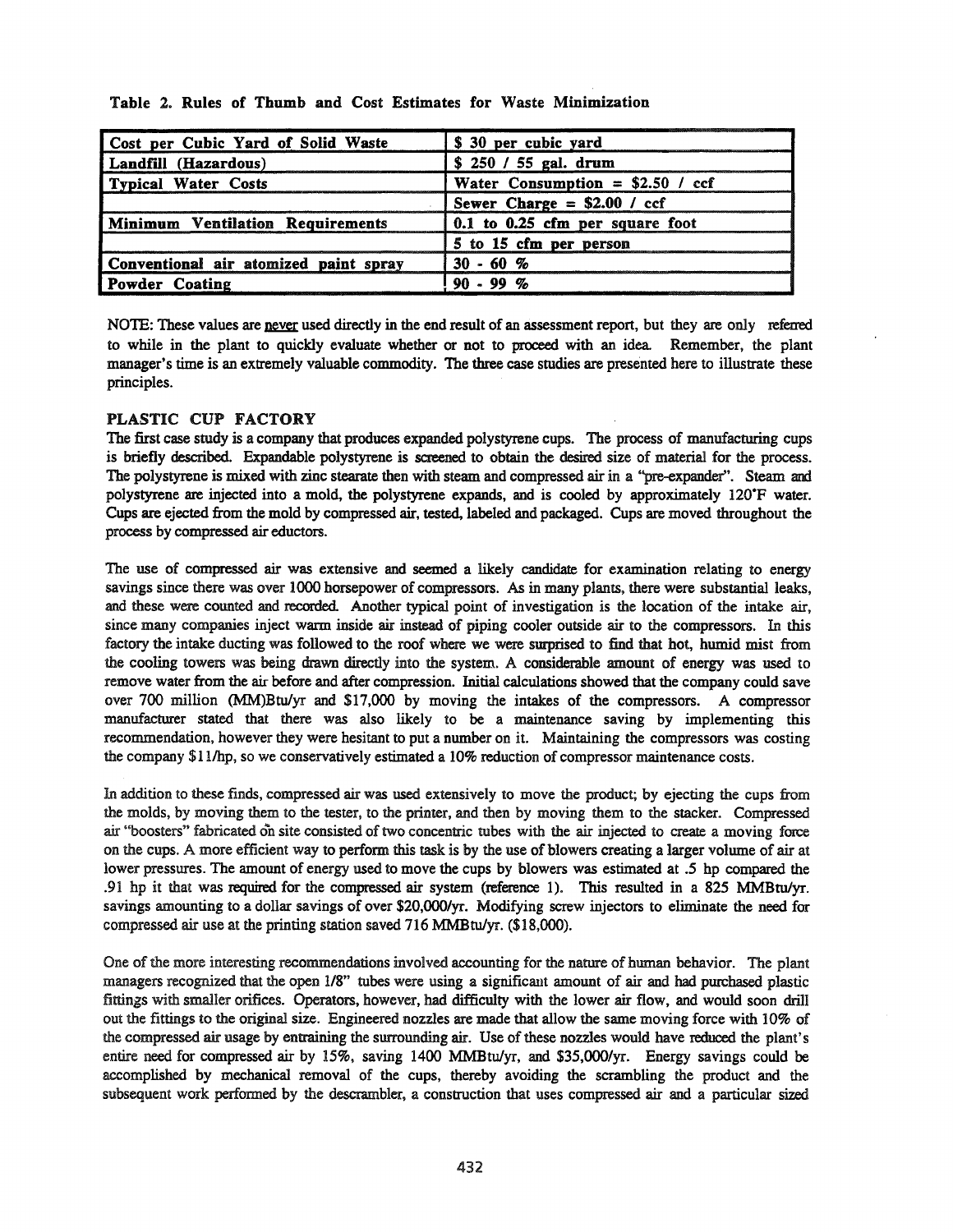ramp to arrange the cups. In all, the many improvements in energy efficiency accounted for a considerable cost savings to the plant, however interest in implementing these items was weak until the effect on production was discussed.

During hot, humid weather the limitation of the compressed air production slowed and sometimes stopped the process. Using weather data and information provided by the plant personnel, we determined that by relocating the intakes of the compressors, the factory could operate 30 more hours per year, producing over 28,000 pounds additional product. Since there was no significant increase in materials, labor, or utilities, this increased production accounted for approximately \$65,000 in increased profit.

By mechanically removing the cups from the mold, not only was an energy savings accomplished, but productivity went up since it took as long as twenty minutes for the operator to adjust the descrambler whenever the size of the product was changed. Further discussions with the plant manager revealed that they were considering renting additional warehouse space due to the just-in-time delivery demands of their client. Elimination of the descramblers and modification of the blowers would allow for the production lines to be placed closer together. This and the addition of two tiered storage would create an additional 29,000 square feet of warehouse space, eliminating the need to rent, saving the company \$130,000/year.

When all suggestions were totaled, the recommendations, if implemented would save the company over \$1 million per year with an investment of slightly over \$1.2 million. If the approach to energy savings were viewed independently, the payback to the company would have been almost 2 years, a level at which many companies balk. Only a systems approach with a sensitivity to production levels, and even inconveniences such as necessary down time to re-arrange the production line enable the assessment to maintain a creditable presence with management.

#### BOTTLE MAKING

In the production of bottles sand (silica), lime, and soda, ash, the main ingredients, are mixed and loaded into a furnace operating at approximately 2800°F. The molten glass moves into a heated refiner, and then a forehearth, where color may or may not be added. From there it is cut into "gobs" and directed into several separate feeds to one or more molds. It is then blown to expand into the mold, cooled, mechanically removed and placed on a conveyer, which moves them through an annealing oven, to several inspectors, and fmally to packaging. In this facility there were two distinct situations that produced waste glass. The first was when the line was changed over to accommodate running a different product. In this situation, the molten glass was redirected to a hole in the floor, and produced a pile of glass in the basement. This procedure was selected because the ovens, or kilns, were virtually never shut down for fear the material would harden in some of the external equipment. From time to time, someone would go into the basement with a small bulldozer and recover the glass. The second situation that produced waste glass involved defects that were detected at the inspection stations.

An investigation of production time compared to acceptable product showed an internal yield of oniy about 50%! Although it takes somewhat less material (10%, reference 2) and energy (1200 BTU/lb, reference 3) to melt cullet (waste glass) than using virgin materials, this meant that the energy use was approximately double what was theoretically necessary. It is imperative to ask whether or not the company could sell more product if they could produce it. In this case, there was a two-fold answer. First, they could indeed sell more product, but only the higher quality products. This brought about the challenge of attempting to increase the speed and the quality of the product at the same time. Brainstorming with the plant personnel resulted in the discovery that the changeover time from one product line to another could be as much as eight hours. Studies have shown that set-up times can be reduced as much as 95% once this has been identified as a priority, and corrective steps implemented (reference 4). The setup procedure was divided into two categories, internal, which must be accomplished when the line was shut down; and external, operations that could be accomplished while the line was running. Several suggestions were made regarding quick change options -

- " Develop Standard Operating Procedures utilizing the most experienced operators
- @ Design a Tool Kit with all necessary tools, and deliver it to the line prior to the shut down
- " Develop Trouble Shooting Guide to reduce guesswork on common startup procedures
- Install strain gauges and temperature sensors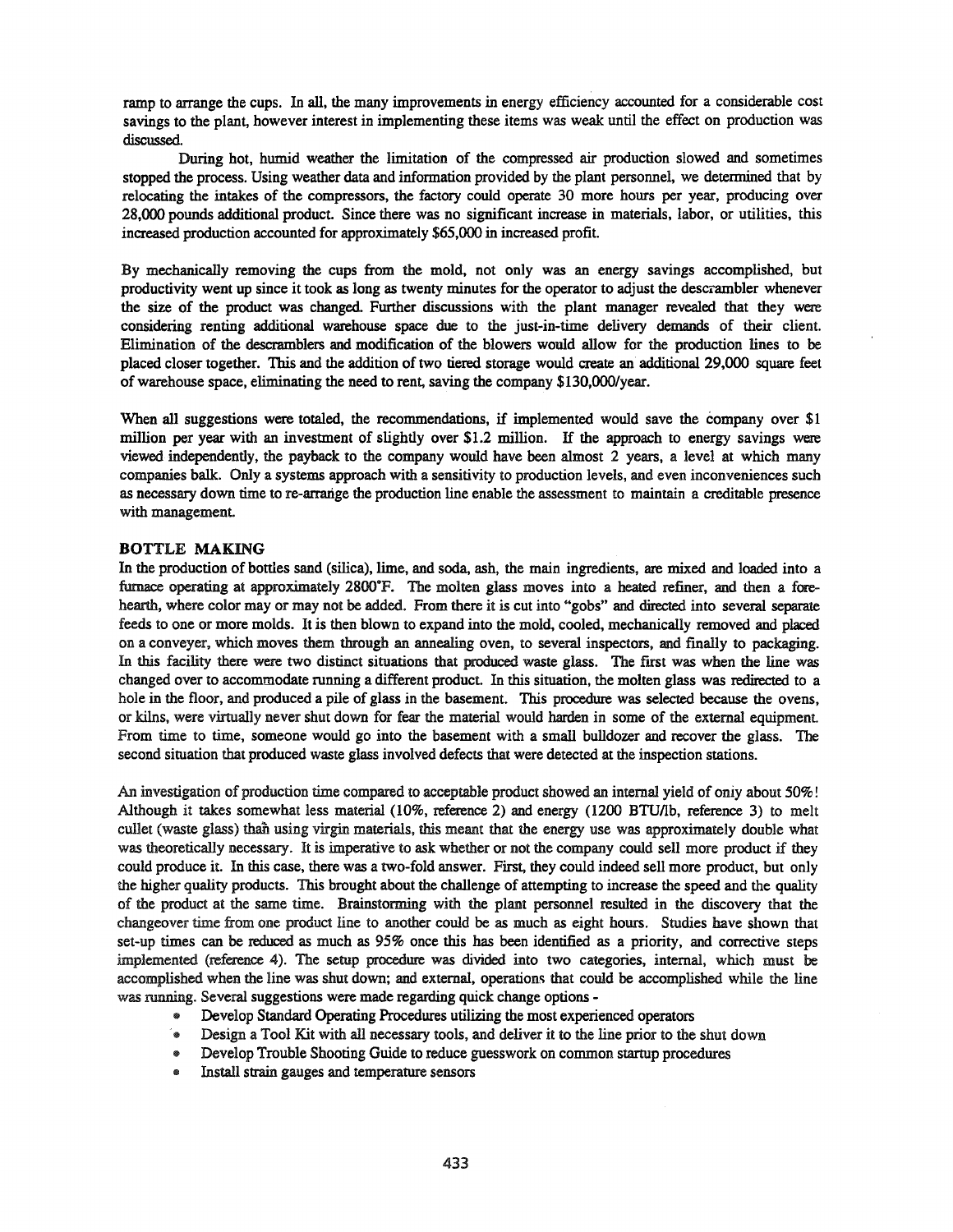Complicating the situation was the fact that skilled personnel were necessary to set-up and start the line. If the changeover occwred during the night shift, the only option was to either dump the molten glass in the basement, or overproduce the product until the day shift started work. Usually, they chose to overproduce, but this bad created a great abundance of product which was taking up space, spoiling, and simply being lost in inventory. After walking us through the paces of a changeover, it was determined that one particular mold change was delayed until the installer was out the way, since the mold was overhead. The solution recommended was to construct a movable scaffold that would allow installation of both molds at the same time. Using a conservative estimate of a 20% reduction in changeout and setup times, we estimated that the company could save \$1O.06/hr in material and \$5.32/hr in energy. More importantly to the company was increased production offinished goods. In all, a cost benefit to the company of \$1.8 million was estimated.

Next, we turned out attention to defect reduction. Some solutions were high tech and expensive, such as infrared non-intrusive temperature sensors, that were new to the market. The plant manager was well aware of this solution and was on top of the investigation, so we looked elsewhere. Recommendations were made to

- Reduce tipping with the use of sensors and alarms
- Reduce nuisance shutdowns due to overheating of microprocessors

These measures could save the company an estimated \$400,OOO/yr. Traditional energy recommendations were made, such as use of energy efficient motors, variable speed drives, and reduction of compressed air leaks, but again, the potential energy savings to the company was always made in conjunction with the effect on productivity.

#### TIRE MAKING

In this case involving a tire manufacturer, we attempted to locate the bottleneck of the production line, as we had in the other cases, but found that the bottleneck that the plant personnel described was not the true bottleneck at all. Making tires starts with bringing non-treated rubber and other ingredients into a mixer to produce an engineered rubber with the desired physical properties. This mixture is then made into ribbons which will eventually become the plies of the tire. Next comes the pre-forming machines where an operator places a plastic hoop onto a circular "wheel". After two of these hoops have been placed on the machine, an extruder oozes a rubber/adhesive product, covering the hoop. This hoop is then routed to the assembly machines where the plies and other parts of the tire are put together. Finally, they are put into the presses where steam is injected, the treads are molded, and the product is cooled using chilled water. Other mysterious chemistry also take place at his juncture to ensure the desired properties of the finished product.

It was observed that the presses were operating with no tires in them much of the time. Due to the design of the equipment it was impossible to turn off single molds, yet as the presses cycled steam was injected, the molds were pressed together, and cooling water was run through the mold. We asked the plant manager why these machines were running in this manner, and he stated that the building machines were the bottleneck. This station had two types of machines, newer machines that could be operated by a single person, and the older equipment that required two operators to put the "hoops" on each side of the tire. The original method of assembly was to locate an operator on each side of the machine which could produce a tire (called "green" tires) in about four minutes. About one half of the machines were replaced with newer models that were designed to allow a single operator to function approximately as fast as two bad previously done - producing around 15 tireslhour. On the older machines the company decided to reduce the workforce to one man per tire. One operator moving from side to side in order to place the hoops could produce about 10 tires per hour.

The maximum output of the presses was 25,000 tires per day, so the following recommendations were made with the goal to satisfy the capability of this operation. The first recommendation in this case was to put a second operator on the older machines. Without looking at the total picture, this would seem to be a reduction in productivity, since the two men produced fewer pieces/person/hour than before. We calculated the cost to produce a tire on each machine, then combined them for a cost of \$10.08 per tire. If a second operator was added to the older machines, the cost per tire dropped to \$9.53 per tire. Only 88 additional operator-shifts were necessary to satisfy the capability of the presses, so at other times the machines would still be run by one operator. There would be no additional labor cost in the press room, since the workers were waiting for tires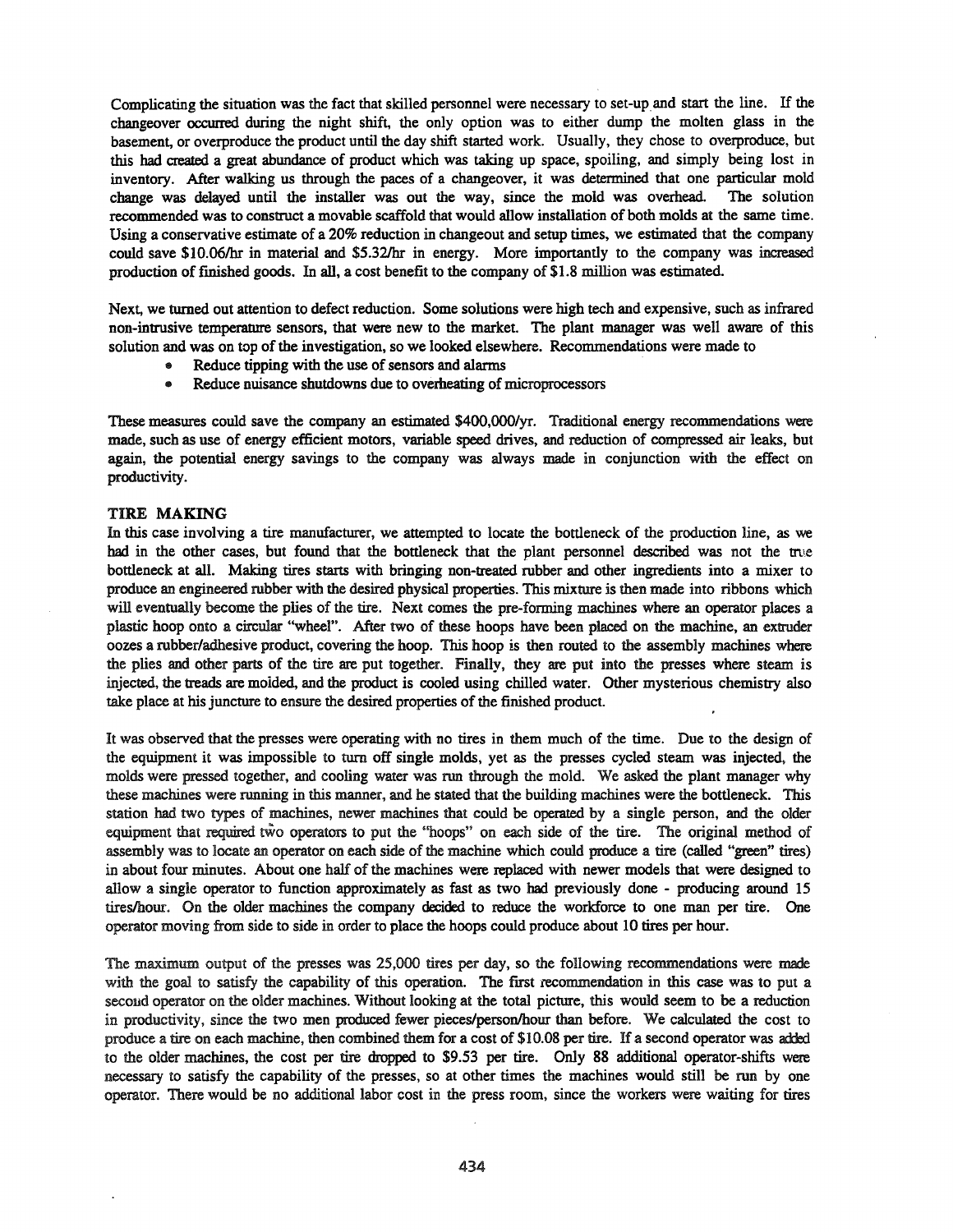part of the time. The only additional cost was raw materials, and some maintenance of the equipment. This additional cost was determined to be \$0.33 per tire. Therefore the new cost of the tire was \$9.53 plus \$0.33, or \$9.86 per tire, \$0.22 less than the original value. This amounted to a cost savings of over \$200,000 per year to the company.

Now the bottleneck was the pre-forming area where the tire "hoops" were produced. A plastic bead was placed on a machine by hand. A rubber product was then extruded onto the bead producing a "foot". This bead was to be evenly covered with rubber, however the extruded bead often began to vibrate producing a wavy line in the piece. Ifthis happened, the operator would remove the rubber from the plastic bead, discard the rubber, and start over. The machine was rated at 800 hoops per shift; the typical operator could produce an average of 430 hoops per shift. One operator, however could produce over 600 hoop per shift. Since they operated under a bonus plan, the operator did not tell anyone how he accomplished this feat. Further investigation (coupled with an increase in pay) uncovered the fact that this operator would take as long as 20 minutes to calibrate and set up his machine before starting his shift, while other operators felt compelled to jump into the production line as quickly as possible, often not even missing a tire. After implementing a training program and a set of standard operating procedures, the rest ofthe operators were able to increase their productivity considerably. These two recommendations accounted for an additional \$2.4 million in sales to the company, eminently more important then the money saved in energy. It was now truly the presses that were the bottleneck in production, and serious evaluation must be given to such a major investment.

#### CONCLUSION

It is easy to identify a bottleneck (real or apparent) and correct this with major engineering investments, but this is not the focus of what we do, which is re-engineering - making the most of the existing situation. Energy auditing is entering a new age, one where the effects of the recommendations on the manufacturing process cannot be ignored. In some cases energy use will actually increase. For example, a manufacturer of felt had allowed the dryers on their line to fall into disrepair because their clients no longer wanted the heavy paper, and the lighter paper required less drying. Therefore, when the assessor asked if the line couldn't run faster if the heaters were repaired, the response was that the drum used to pick up the fiber could not go any faster. It took only two days of searching to find a firm that could install a faster pick-up unit.

Up to this point, the concentration has been on methods to estimate savings. One important aspect that needs to be added is estimating the cost of implementation, probably the hardest part of the assessment to many of us who do not purchase products, or contract services. Our advice in this matter is - just do it. Force yourself to put numbers on installations, and continuously attempt to verify your estimates. This is obviously a very aggressive approach to the subject, but a necessary one that will lead to confidence later and a much more satisfying result.

In conclusion, we have found that this integrated assessment method coupled with the industrial triage procedure addresses the delicate balance between the need to conserve time, resources, and expenses in conducting an assessment, with the absolute necessity of producing quantifiable results for the industrial manufacturing client.

#### REFERENCES;

- 1) Compressed Air Systems A Guidebook on Energy and Cost Savings", Varigas Research Inc., Washington, DC 1984
- 2) National Cleaner Production Database
- 3) Office ofTechnology Assessment. 1989. Facing America's Trash: What Next for Municipal Solid Waste
- 4) Shiego Shingo," A Revolution in Manufacturing: The SMED System", Productivity Press, 1985